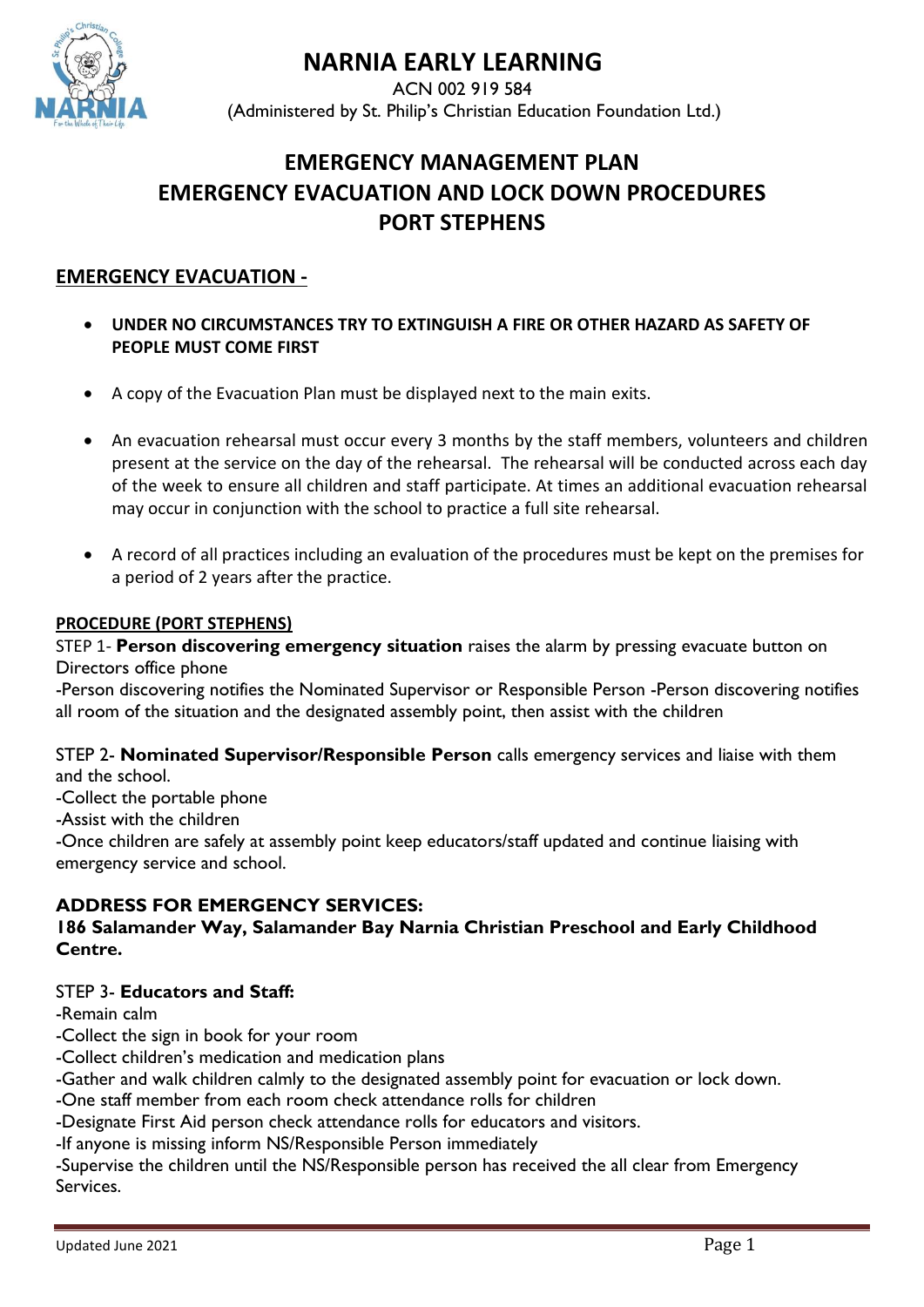# STEP 4- **Designated First Aid Person**

-Collect the emergency backpack with epipen and emergency asthma puffer

-collect the visitor book and staff sign on sheet

-While collecting these items check through all rooms to check for children or adults (3 rooms, laundry, bathrooms, staff room, office)

-Join everyone at the assembly point and check attendance rolls for staff and visitors.

STEP 5- Remain at assembly point until NS/RP has been advised by emergency services to re-enter service.

# **LOCKDOWN**

### **Aim**

A lockdown can occur when there is bad weather, toxic spills or dangerous persons etc.

A lockdown rehearsal must occur every 3 months by the staff members, volunteers and children present at the service on the day of the rehearsal. The lockdown will be conducted across each day of the week to ensure all children and staff participate. At times an additional lockdown may occur in conjunction with the school to practice a full site lockdown.

# **PROCEDURE (PORT STEPHENS)**

# STEP 1

-**Person discovering emergency situation** raises the alarm by pressing lockdown button on Directors office phone

-Person discovering notifies the nominated Supervisor or Responsible Person

-Person discovering notifies all room of the situation and the \*designated lock down assembly point, then assist with the children

### STEP 2

**Nominated Supervisor/Responsible Person** calls emergency services and liaise with them and the school.

-Collect the portable phone

-Assist with the children

-Once children are safely at \*lock down assembly point keep educators/staff updated and continue liaising with emergency service and school.

# **ADDRESS FOR EMERGENCY SERVICES:**

# **186 Salamander Way, Salamander Bay Narnia Christian Preschool and Early Childhood Centre.**

STEP 3

# **Educators and Staff:**

-Lock all external doors and windows in your room

-Collect the sign in book for your room and children's medication and medication plans

-Gather and walk children calmly to the designated assembly point for lock down.

-One staff member from each room check attendance rolls for children

-Designate First Aid person check attendance rolls for educators and visitors.

-If anyone is missing inform NS/Responsible Person immediately

-Supervise the children until the NS/Responsible person has received the all clear from Emergency Services.